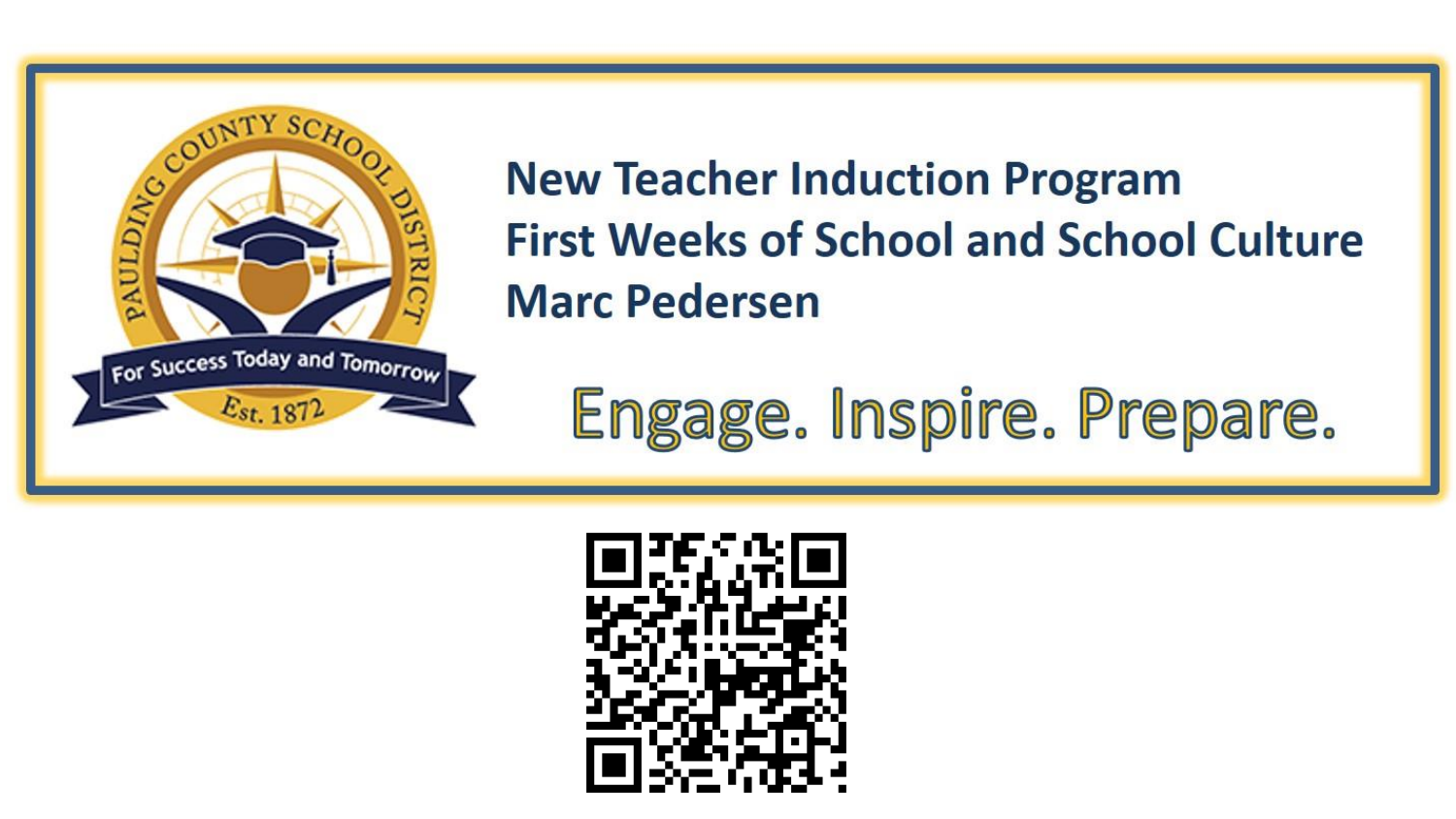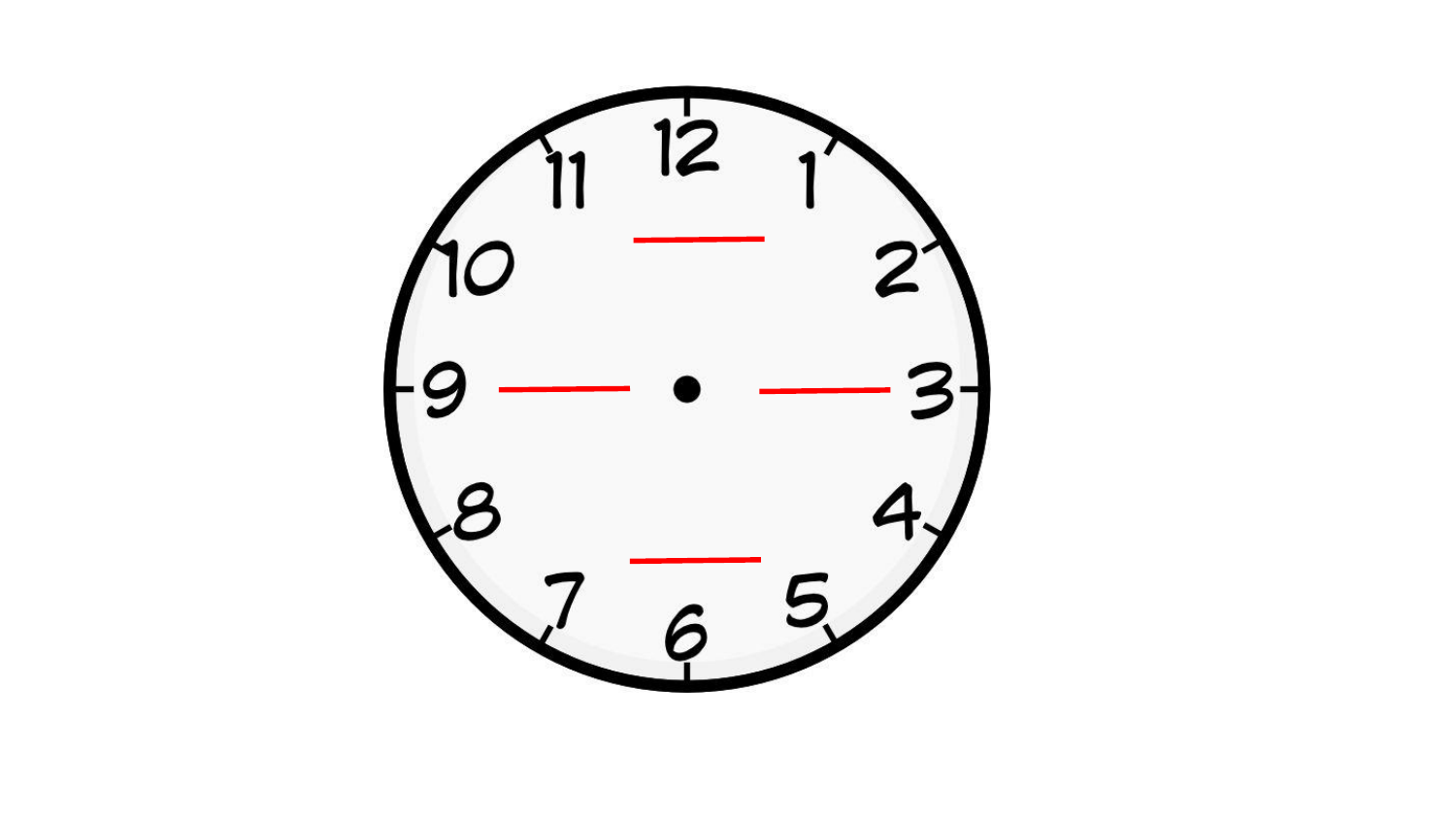

#### **New Teacher Induction Program First Weeks of School and School Culture Marc Pedersen**

Engage. Inspire. Prepare.

#### First Weeks of School and School Culture

Welcome to the website for the New Teacher Induction session held on August 7, 2017. On this site you will find all of the resources referenced throughout the training. You will also find many additional resources that I feel will be helpful for new teachers entering the profession, or experienced teachers new to the District. Please do not hesitate to contact me for any reason by using the email icon at the top of this page. I hope you found the session to be helpful and worthwhile. Have a great school year.





| G.     | grcode.kaywa.com                                   |                                                                                                            |
|--------|----------------------------------------------------|------------------------------------------------------------------------------------------------------------|
| A Marc |                                                    |                                                                                                            |
|        | Features<br>Pricing<br>Home                        | Sign in<br>Help  <br>Apps: $\oplus$<br>$\left  \frac{1}{2} \right $ Like $\left  \frac{1}{2} \right $ 8.7k |
|        | <b>WA</b> <sup>TM</sup><br>K A V<br><b>QR CODE</b> |                                                                                                            |
|        |                                                    | Contact BETA<br>$\bullet$ URL<br>Facebook<br>Coupon<br>More ~                                              |
|        |                                                    | http://www.example.com                                                                                     |
|        |                                                    |                                                                                                            |
|        |                                                    | Sign Up & Generate<br>Dynamic<br>Static                                                                    |

#### http://qrcode.kaywa.com/

Free QR Code App

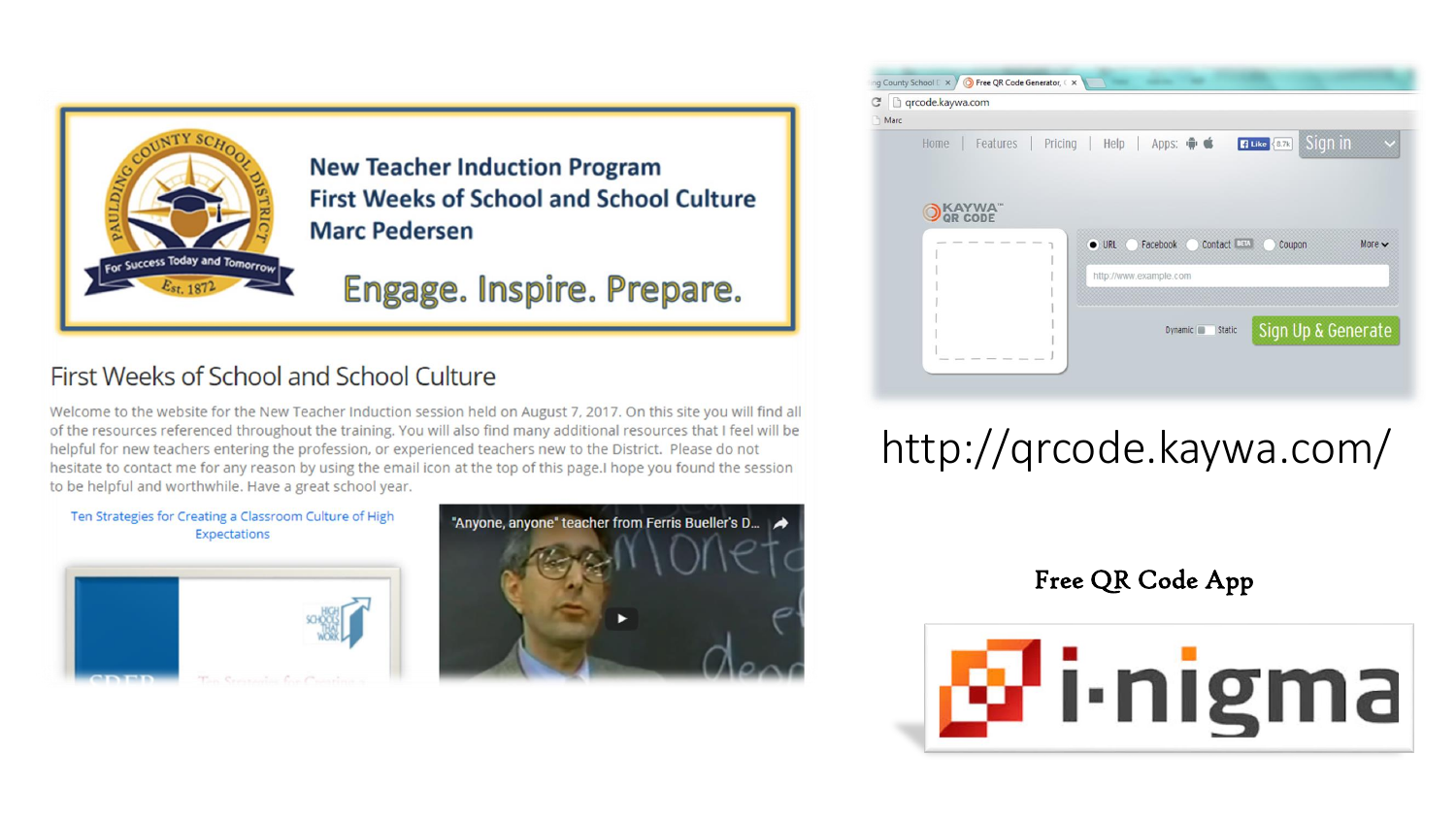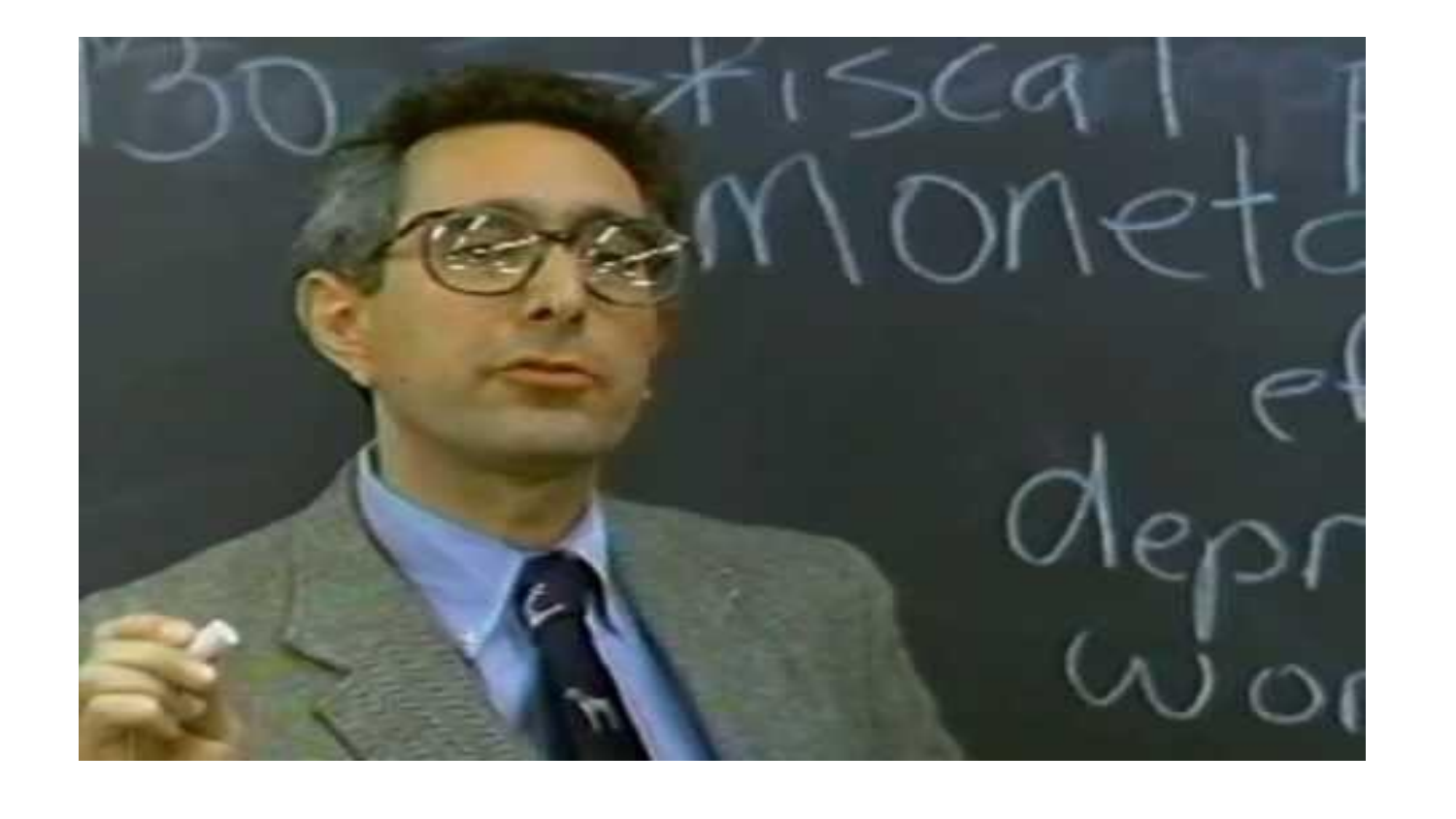#### *Performance Standard*

Teacher Keys Effectiveness System, Performance Standard 7: Positive Learning Environment – Culture. The teacher provides a well-managed, safe, and orderly environment that is conducive to learning and encourages respect for all.

#### *Learning Objective*

The teacher understands and implements strategies to engage students in a supportive, collaborative, and self-directed learning environment.

*Essential Question*

What strategies might an educator implement to develop a positive classroom culture?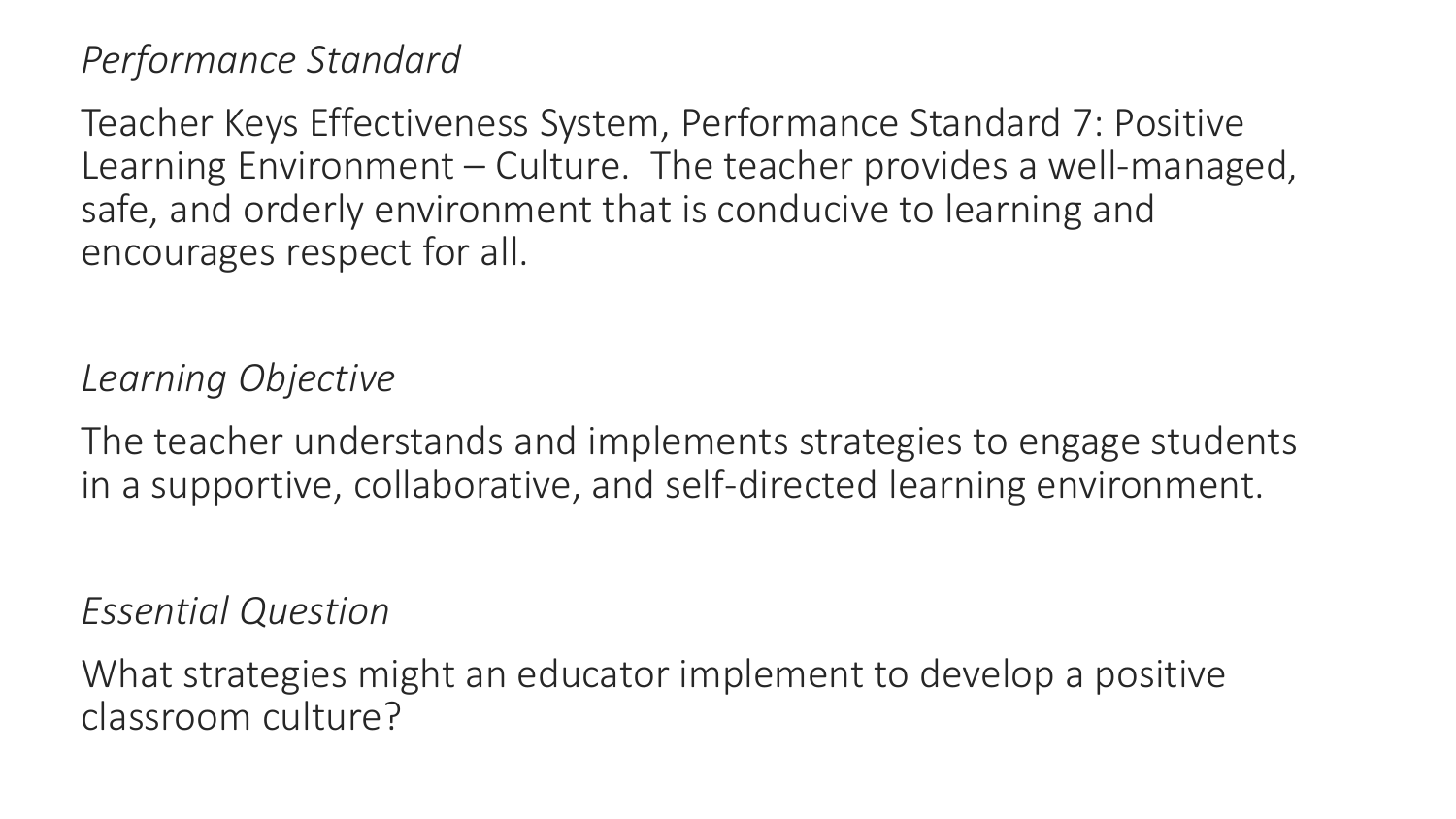### Developing a Positive Classroom Culture

"It's a commonly held notion in schools that the first few weeks of school are essential for developing a successful and positive classroom culture. Although the work of creating a positive classroom culture is *never complete and requires relentless effort on the part of teachers*, there are specific strategies and practices that, when introduced early in the year, help to foster a culture of learning and classroom community," (Lissy, 2013).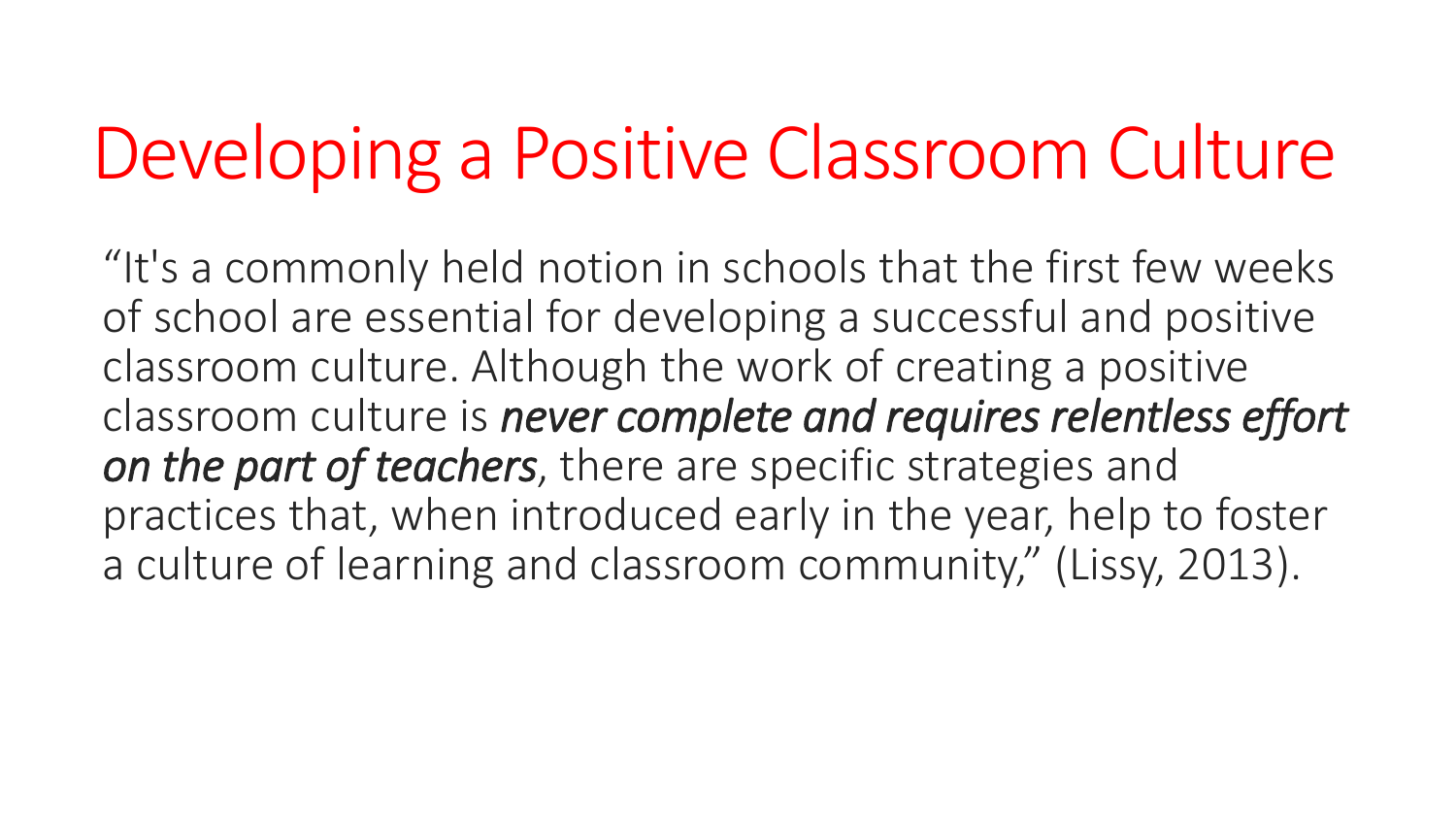## Developing a Positive Classroom Culture

Developing a positive classroom culture in which students are motivated to learn and collaborate with their peers to bring the whole class to higher levels of achievement will help ensure your students reach ambitious goals for both behavior and academic performance. Essentially, a positive classroom culture establishes a more meaningful and rewarding teaching and learning environment, and is the first step in guiding students to developing character and preparing for success in the adult, real-world community.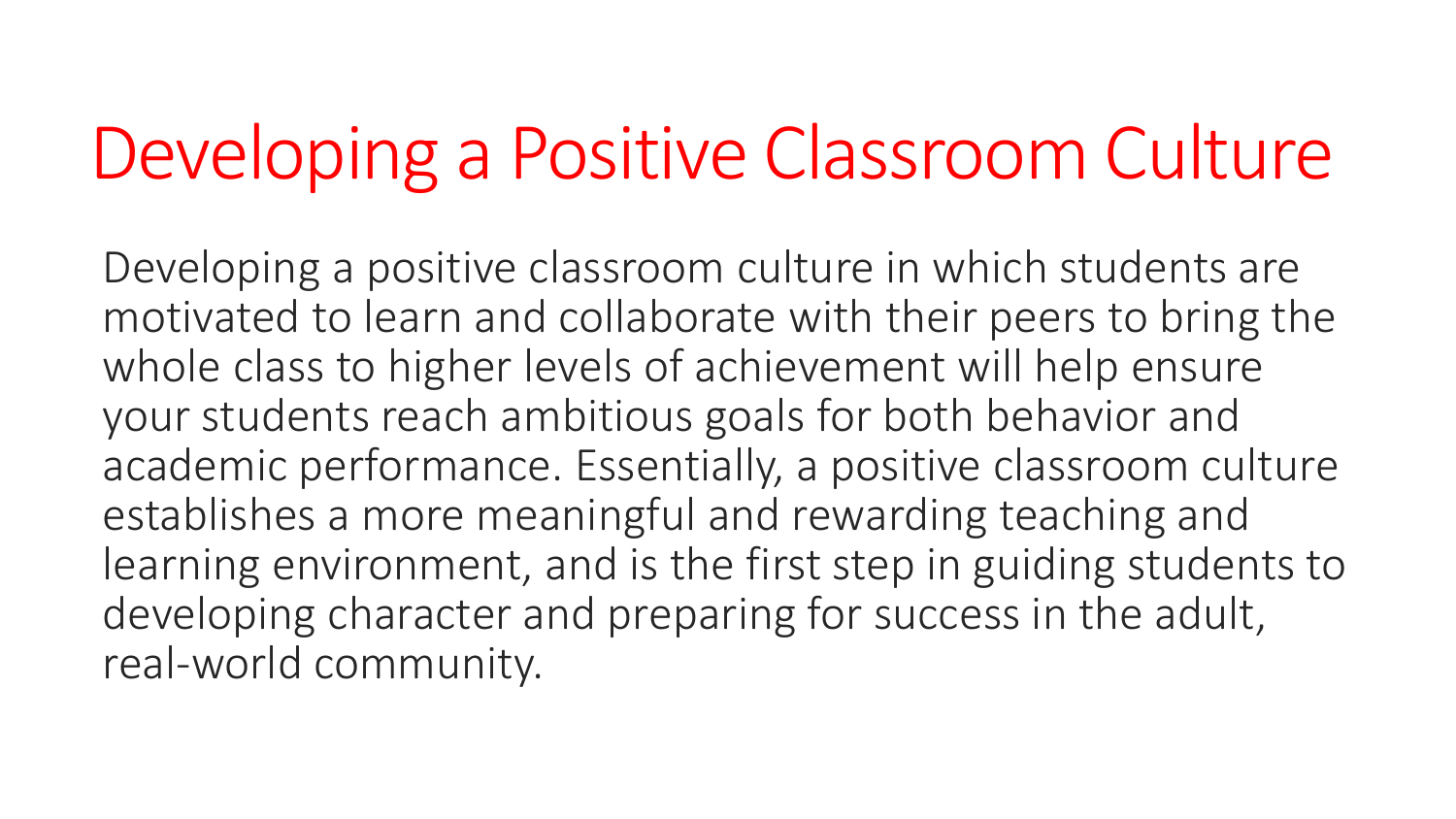

# **SREB**

**MAKING MIDDLE GRADES WORK** 

Ten Strategies for Creating a Classroom Culture of High Expectations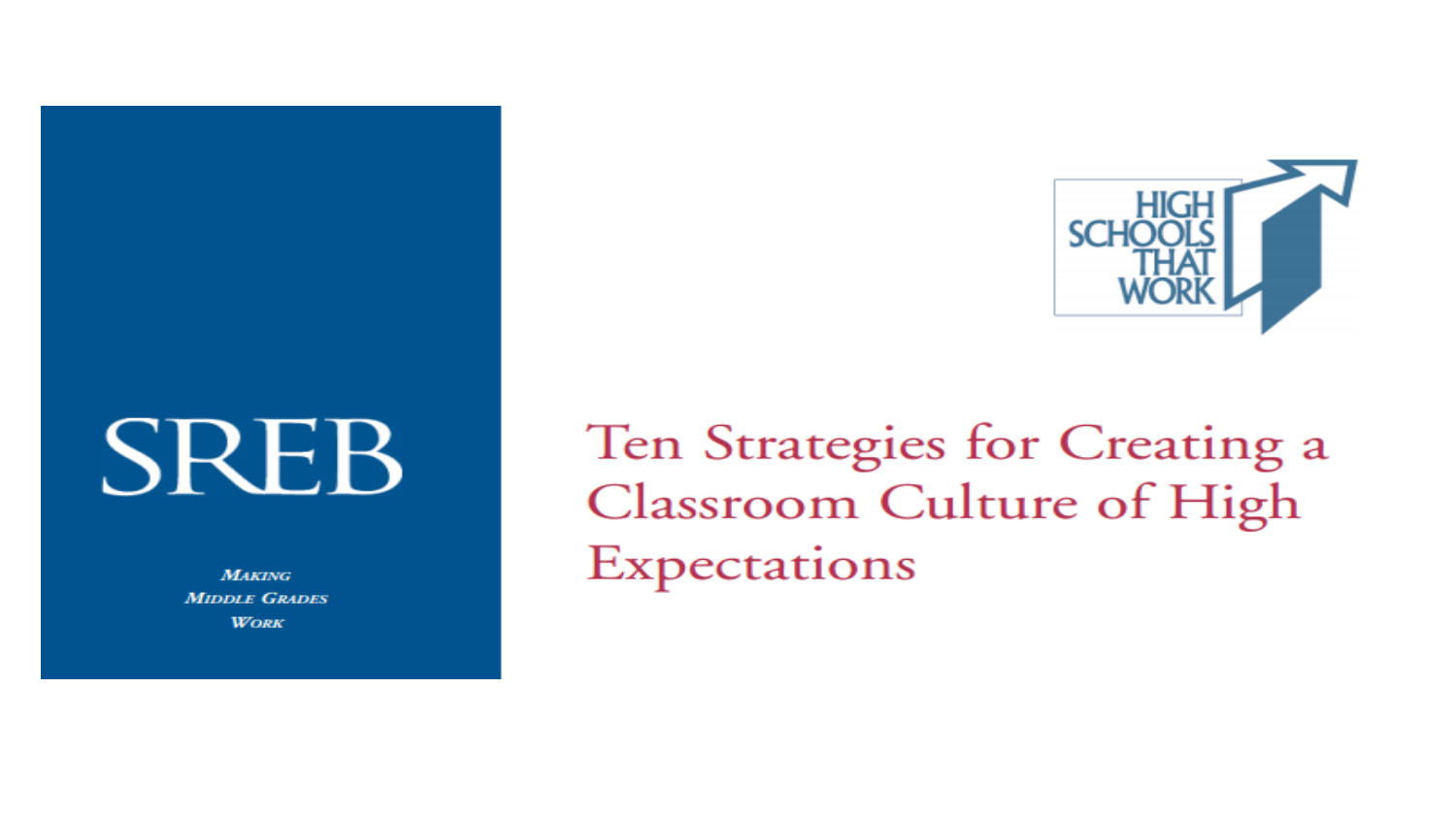Strategy One:

Help all teachers develop, communicate and implement classroom motivation and management plans.

Strategy Two:

Develop instructional plans that facilitate bell-to-bell teaching.

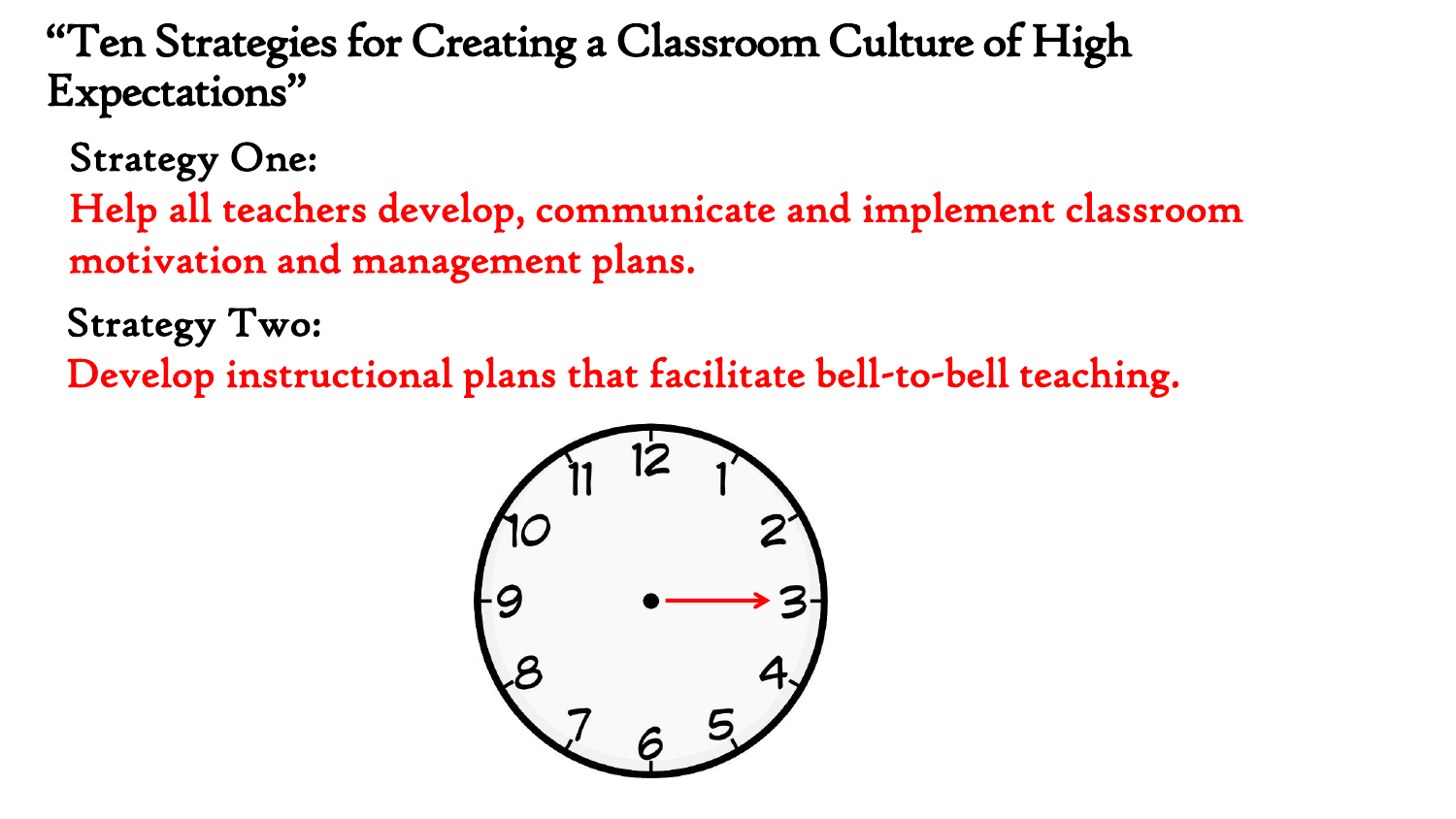Strategy Three: Create classroom organization and arrangement that spurs productivity.

Strategy Four: Establish high expectations.

Strategy Five: Communicate expectations to student and parents.

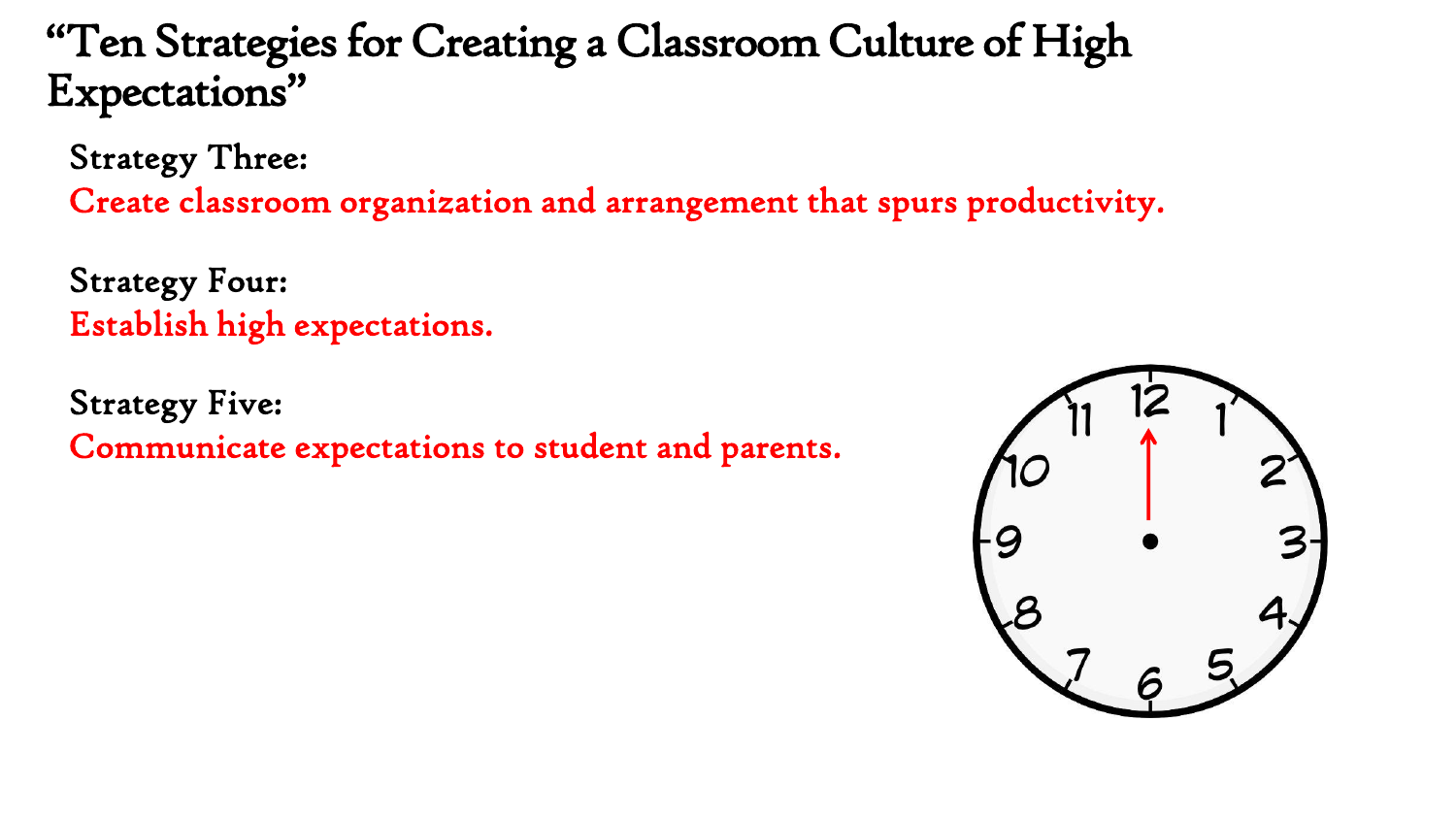Strategy Six:

The student as worker — implement instructional activities that actively engage students.

Strategy Seven: Keep students on target.

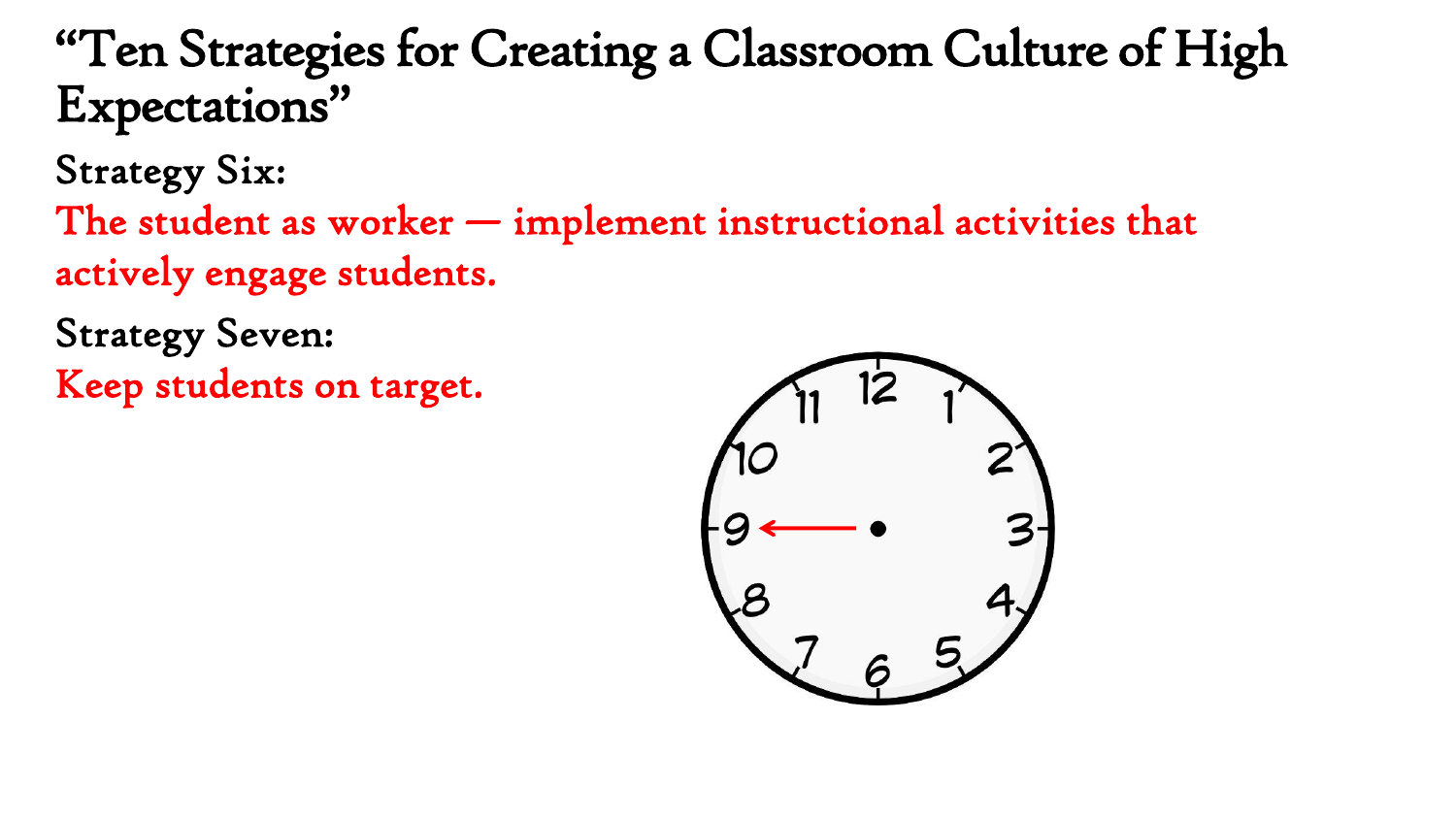Strategy Eight:

Encourage frequent and relevant feedback that works.

Strategy Nine: Establish grading practices that communicate high expectations and decrease frustration.

Strategy Ten: Deal with severe behavior.

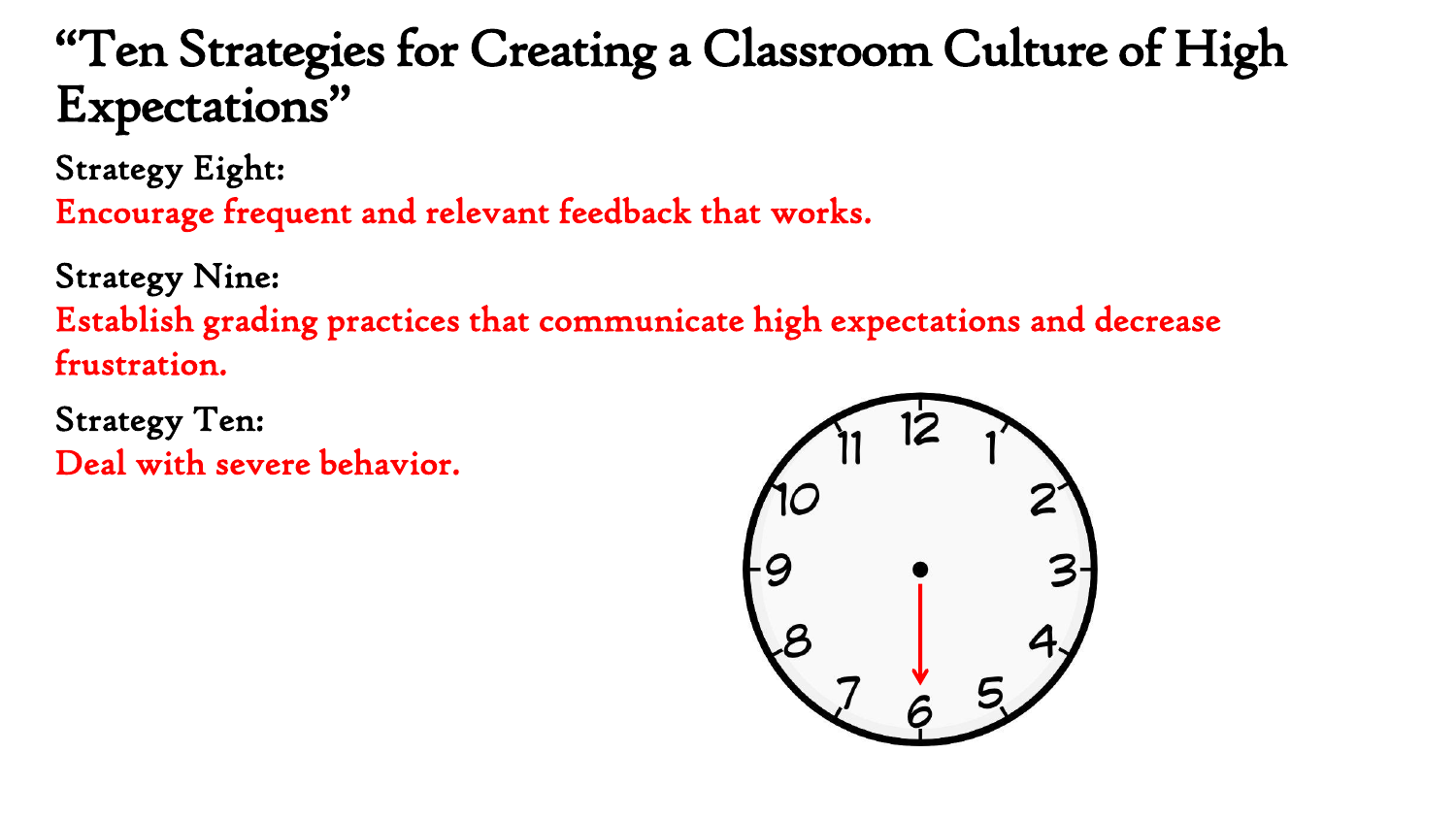### Teacher Keys Effectiveness System

The Georgia Teacher Keys Effectiveness System (TKES) is a system designed to support continuous growth and development of educators. TKES consists of ten standards with sample performance indicators and corresponding rubrics to evaluate professional performance.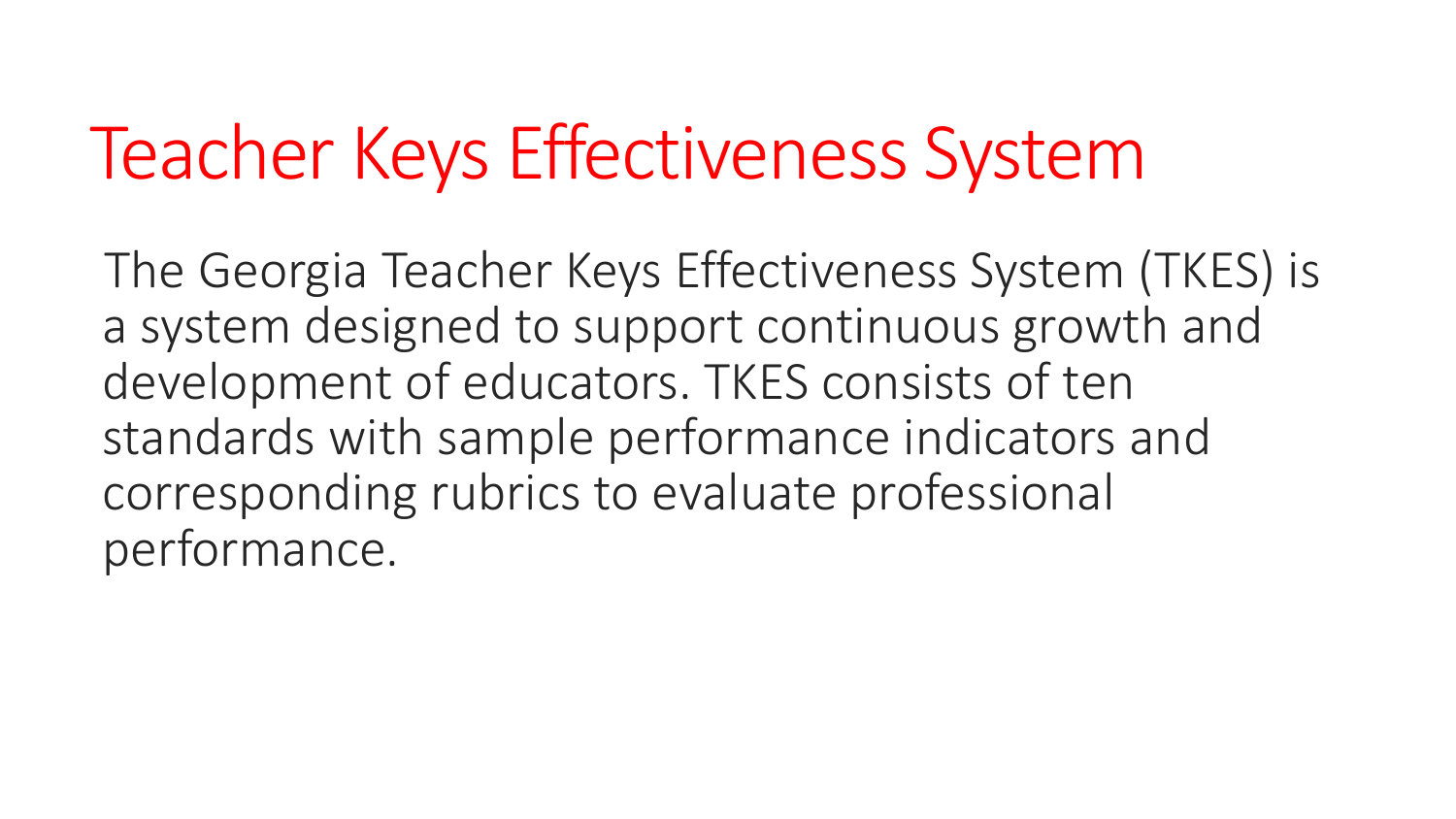### Teacher Keys Effectiveness System

TKES Performance Standard 7: Positive Learning Environment – Culture. The teacher provides a wellmanaged, safe, and orderly environment that is conducive to learning and encourages respect for all.

Sample Performance Indicators

The teacher:

**7.1** Responds to disruptions in a timely, appropriate manner.

7.2 Establishes clear expectations for classroom rules, routines, and procedures and enforces them consistently and appropriately.

7.3 Models caring, fairness, respect, and enthusiasm for learning.

7.4 Promotes a climate of trust and teamwork within the classroom.

7.5 Promotes respect for and understanding of students' diversity, including – but not limited to – race, color, religion, sex, national origin, or disability.

7.6 Actively listens and pays attention to students' needs and responses.

7.7 Creates a warm, attractive, inviting, and supportive classroom environment.

7.8 Arranges the classroom materials and resources to facilitate group and individual activities.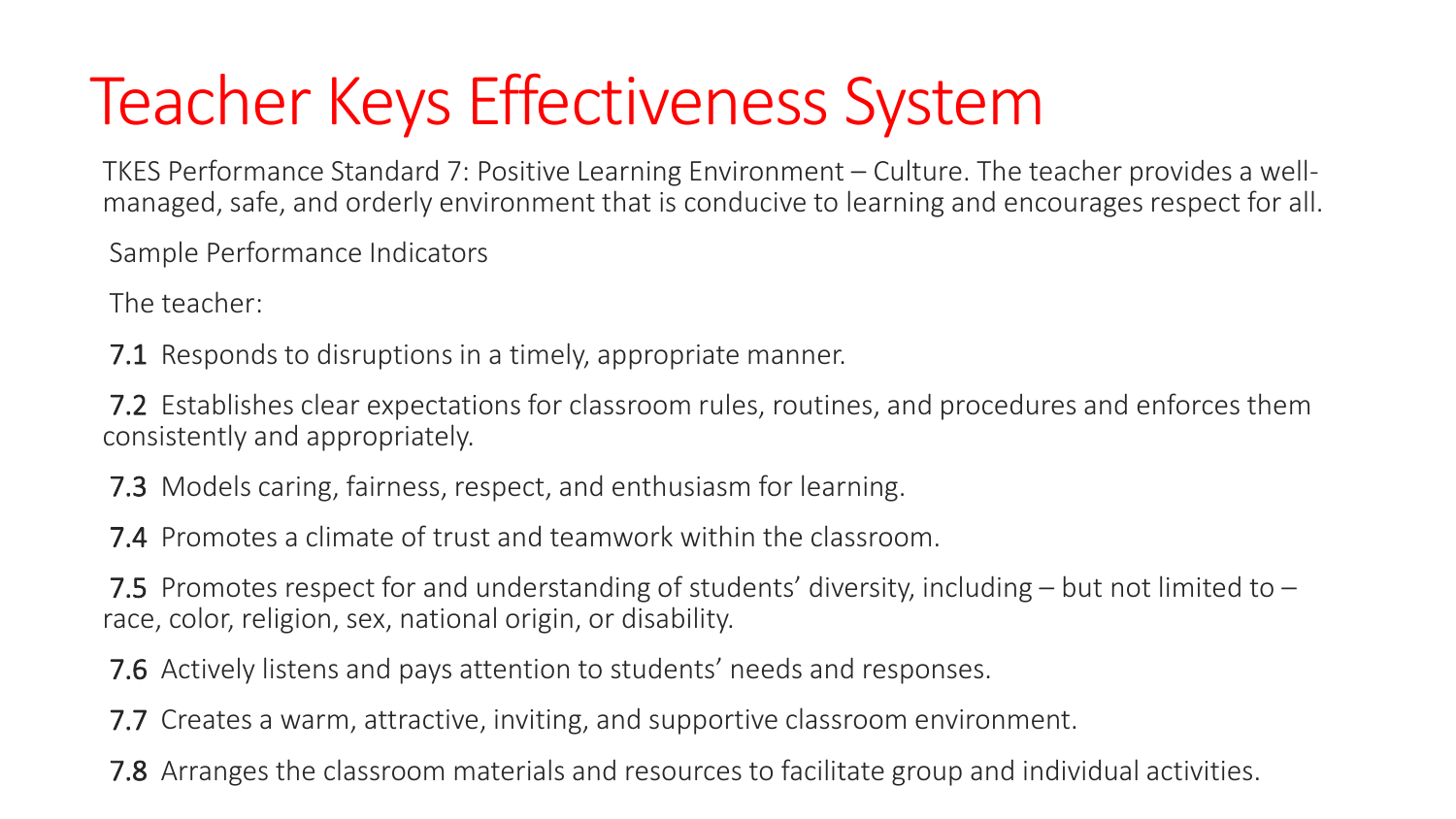## TKES Performance Standard 7: Positive Learning Environment – 7.1 & 7.2.

7.1 Responds to disruptions in a timely, appropriate manner.

7.2 Establishes clear expectations for classroom rules, routines, and procedures and enforces them consistently and appropriately.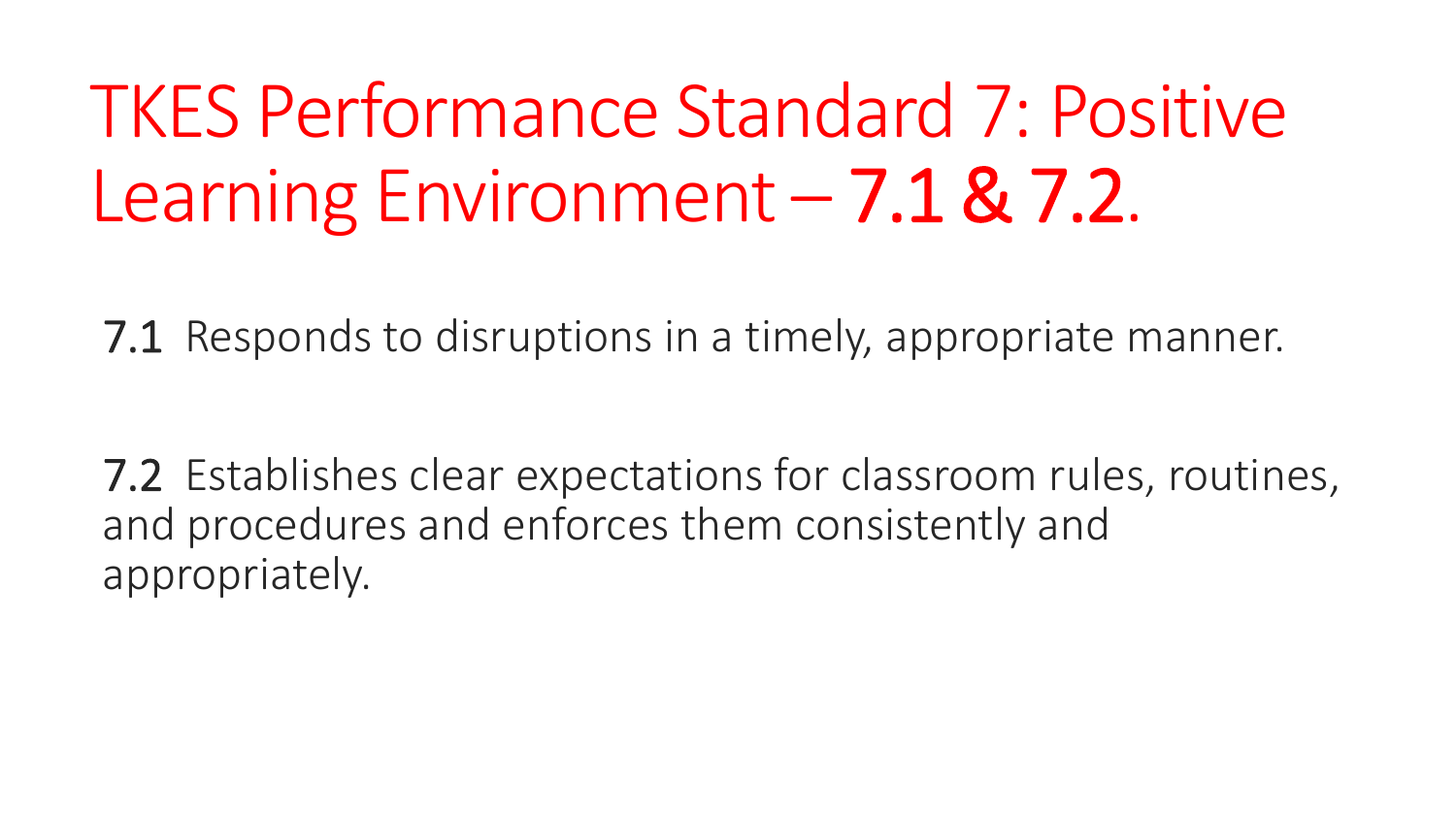

> Create a culture of achievement in the classrooms by establishing clear, simple rules and consequences - delineate clear expectations for student behavior. Students actually crave structure and predictability.

>Align your classroom expectations and rules with those used by your school and colleagues to every extent possible for consistency with the school environment.

>Teach your rules and consequences like any other curriculum content. Involve your students in a lesson and/or discussion on the need for rules to better understand the purpose, recogniz<u>e</u> the positive aspects, and maximize students' investment. Example – Workshop Modél Lesson/Team Building.

Post your expectations clearly in your classroom and refer back to them when praising or confronting behavior.

Anticipate behaviors and challenges: What skills will students need to meet your expectations of classroom rules and procedures? How will you teach these skills? What alternative activities or structures will you put in place for students with lagging skills?

Implement and follow through with logical, graduated consequences explicitly tied to each rule.

 $\triangleright$  Provide students with some control over the consequence/outcome - giving students an opportunity to achieve a fresh start.

Reteach rules and procedures regularly!

More on this topic: October 7: Classroom Management!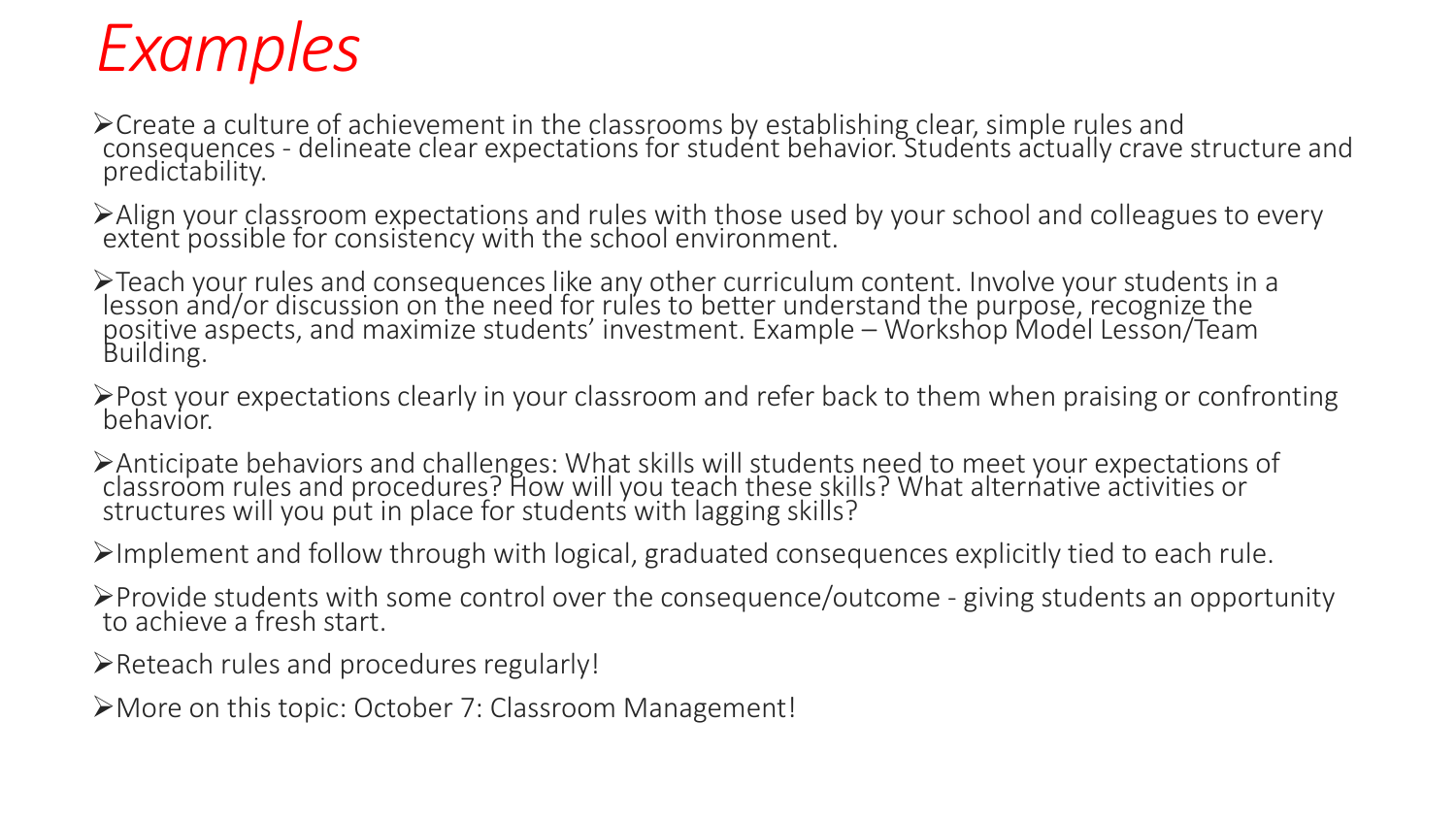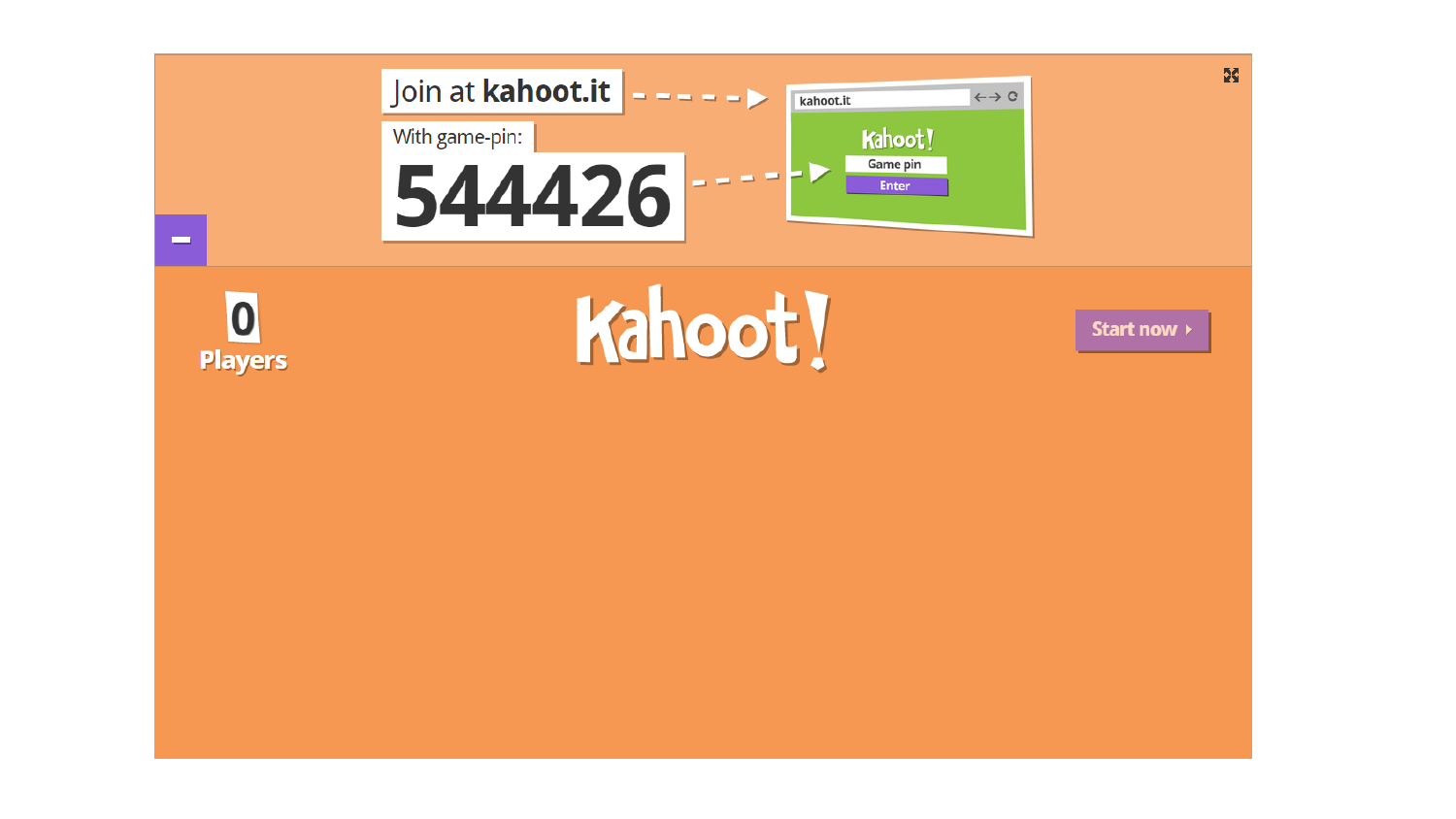## TKES Performance Standard 7: Positive Learning Environment – 7.3 & 7.4

7.3 Models caring, fairness, respect, and enthusiasm for learning.

7.4 Promotes a climate of trust and teamwork within the classroom.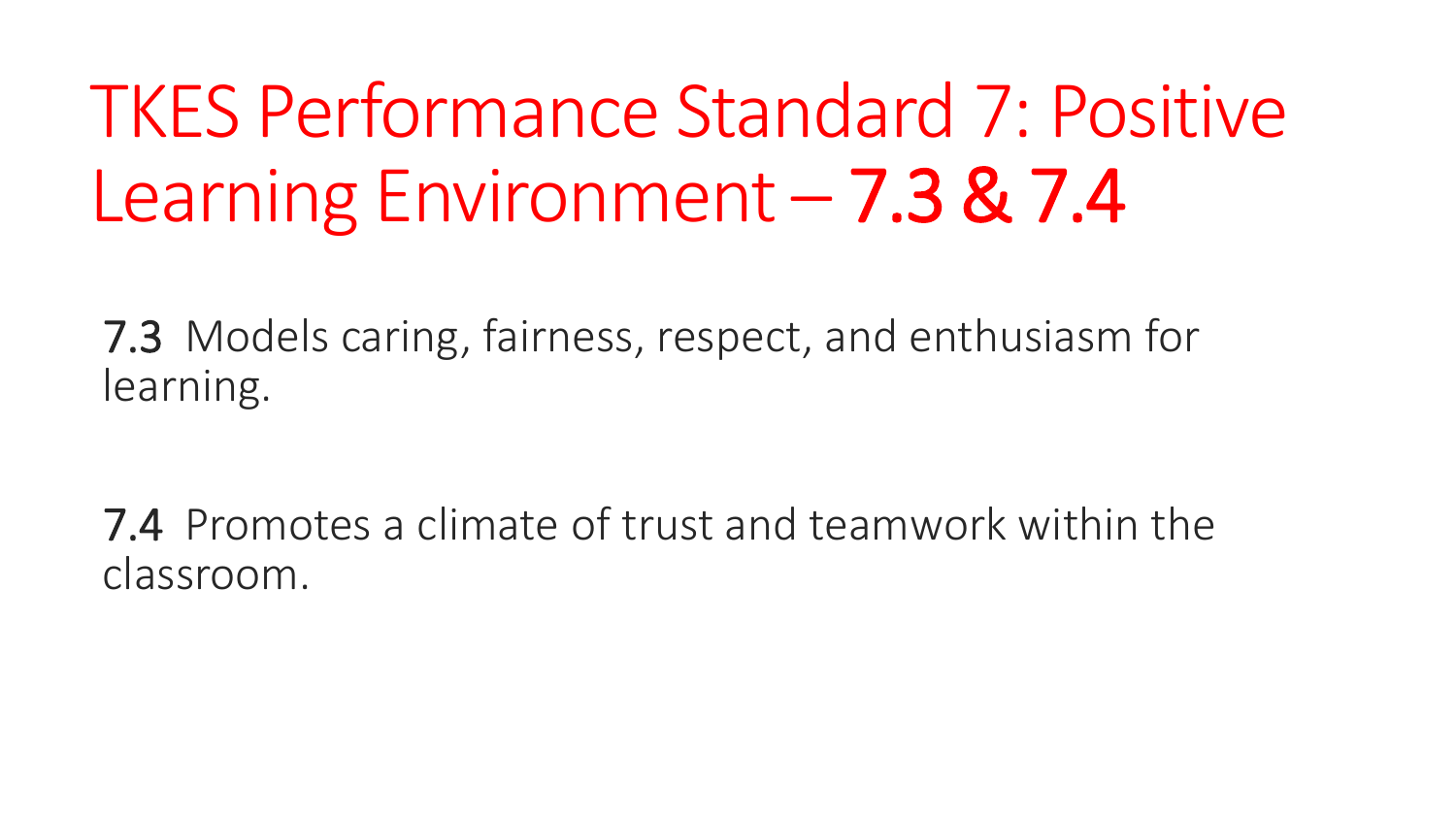### Examples

Care about students as individuals and make them feel valued.

Build positive relationships. Students will be more likely to meet your expectations, follow your routines, and respond to your redirection if they feel cared for and valued in your classroom. Express interest in your students and notice their strengths.

 $\triangleright$  Greet students warmly at the door and develop rituals and celebrations that acknowledge their contributions and build classroom community.

Market your values; for example, create class names, themes, mottos, chants, or visual displays. Establish group goals, group incentives, student suggestion box, and display student work.

 $\triangleright$  Create a classroom that leaves behind the stresses that may exist outside its walls.

Develop a sense of team and unity that compels students to meet high expectations for achievement and provides students with a psychologically safe environment in which to do so. Build a strong sense of community to establish a respectful tone and inspire students to bond with their peers.

Reflect on what you will celebrate and value in your classroom. Help students realize that hard work will lead to success and the importance of collaboration in reaching your class goals.

 $\triangleright$  Work period of the Workshop Model – clarify meaningful collaboration, discussion.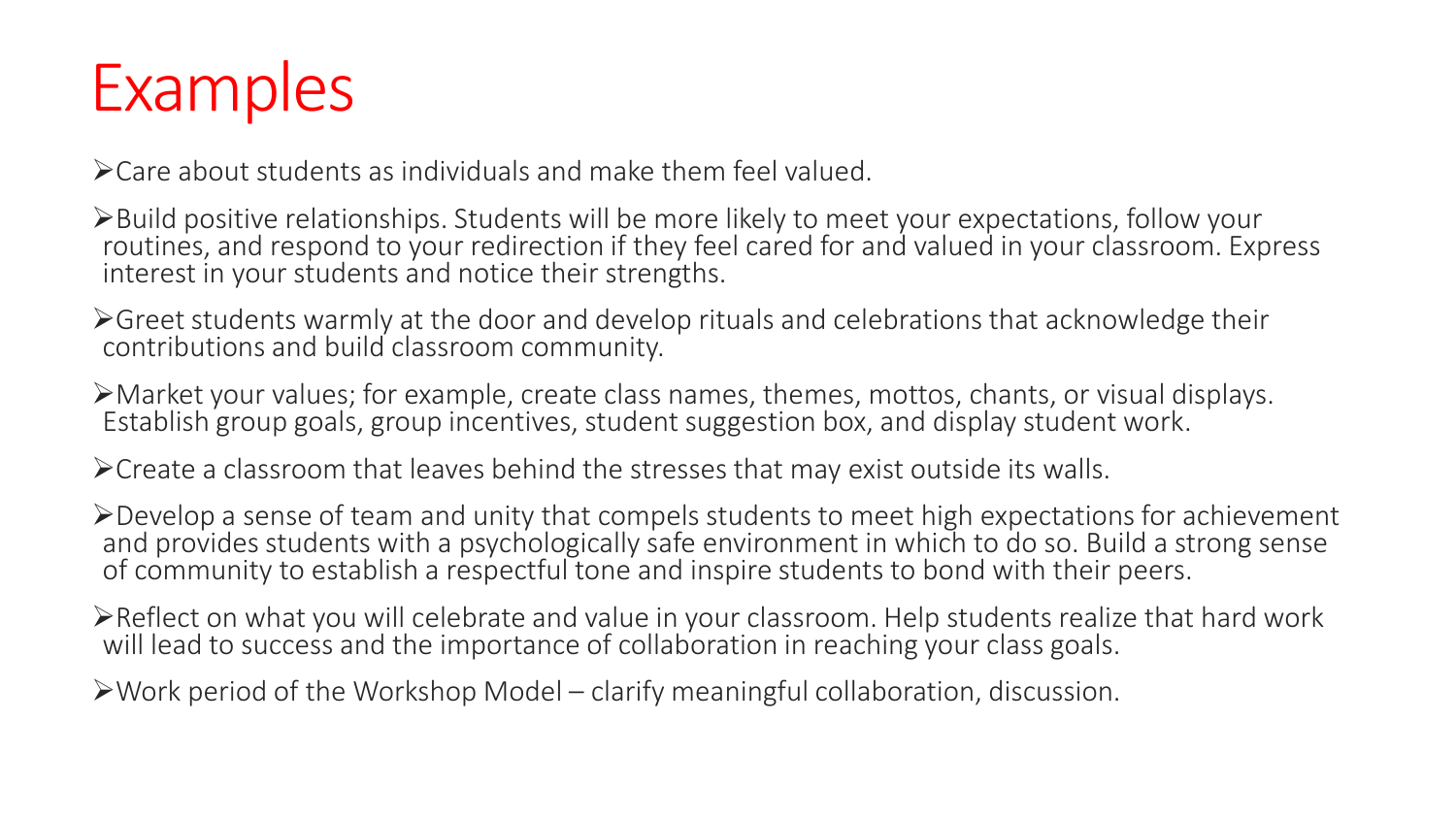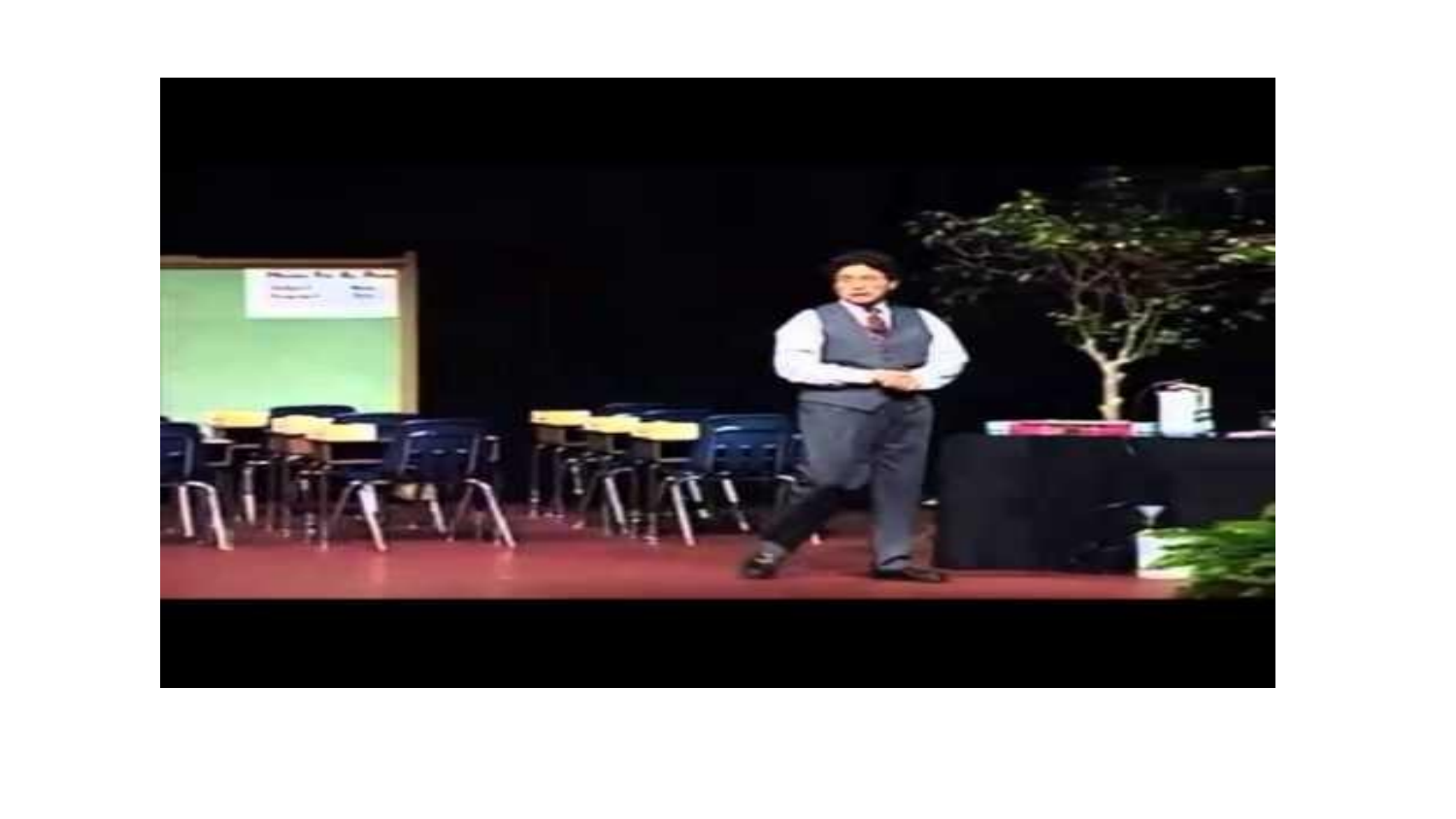### TKES Performance Standard 7: Positive Learning Environment - 7.5 & 7.6

7.5 Promotes respect for and understanding of students' diversity, including – but not limited to – race, color, religion, gender, national origin, or disability.

7.6 Actively listens and pays attention to students' needs and responses.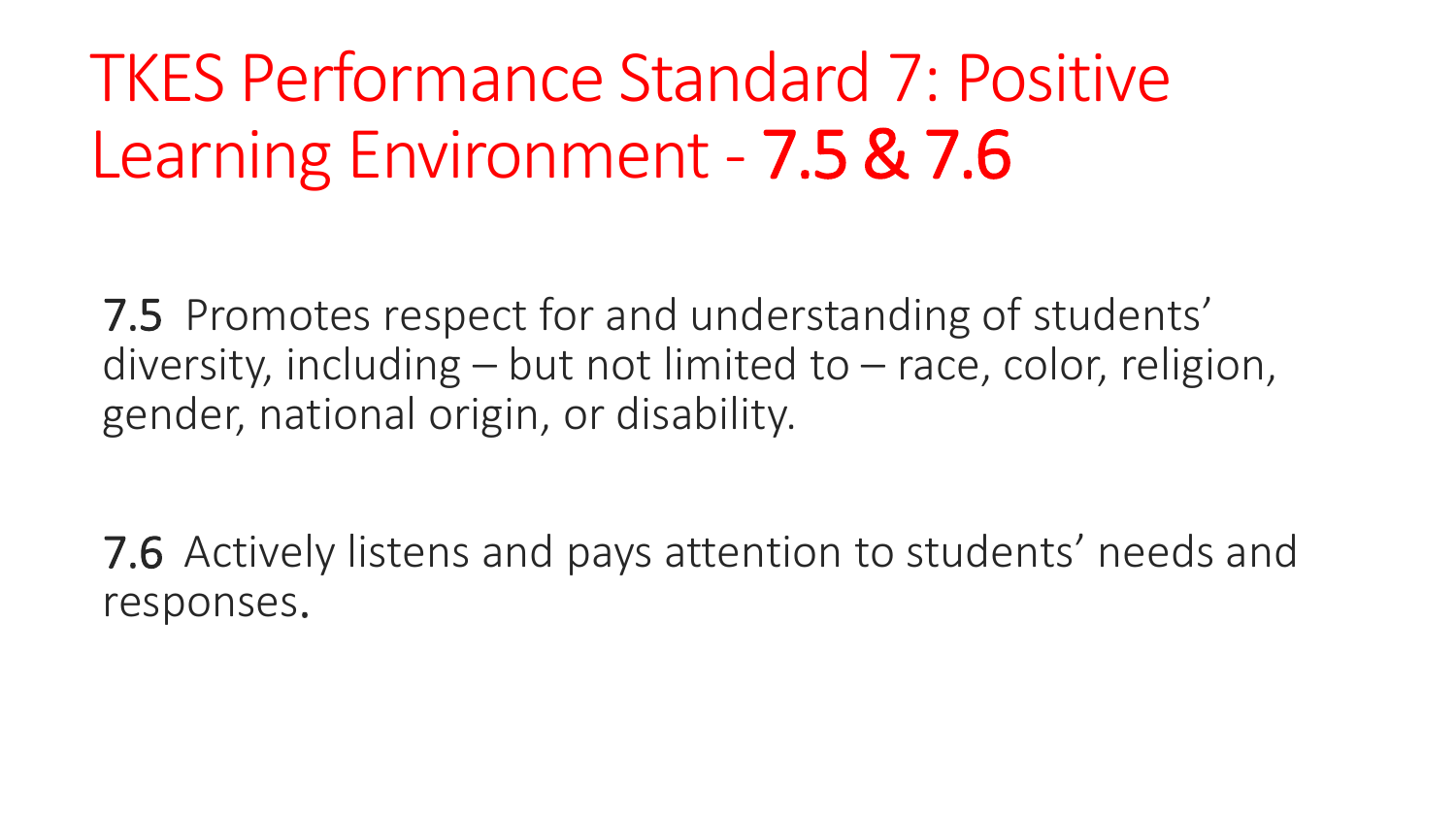

 $\triangleright$  Establish a respectful tone.

Acknowledge students' perspective and be open to hearing their worldviews.

 $\triangleright$  Be culturally competent and seek to know about the cultures and communities from which students come.

 $\triangleright$  Deconstruct personal biases, as well as respond thoughtfully to incidents of insensitivity or prejudice in the classroom. Teachers might choose to explicitly teach the notion of tolerance and the skills of conflict resolution.

Allow students to feel as though they are a key member of a participatory democracy. Encourage students to avoid putdowns, appreciate other students' perspectives, experiences, etc.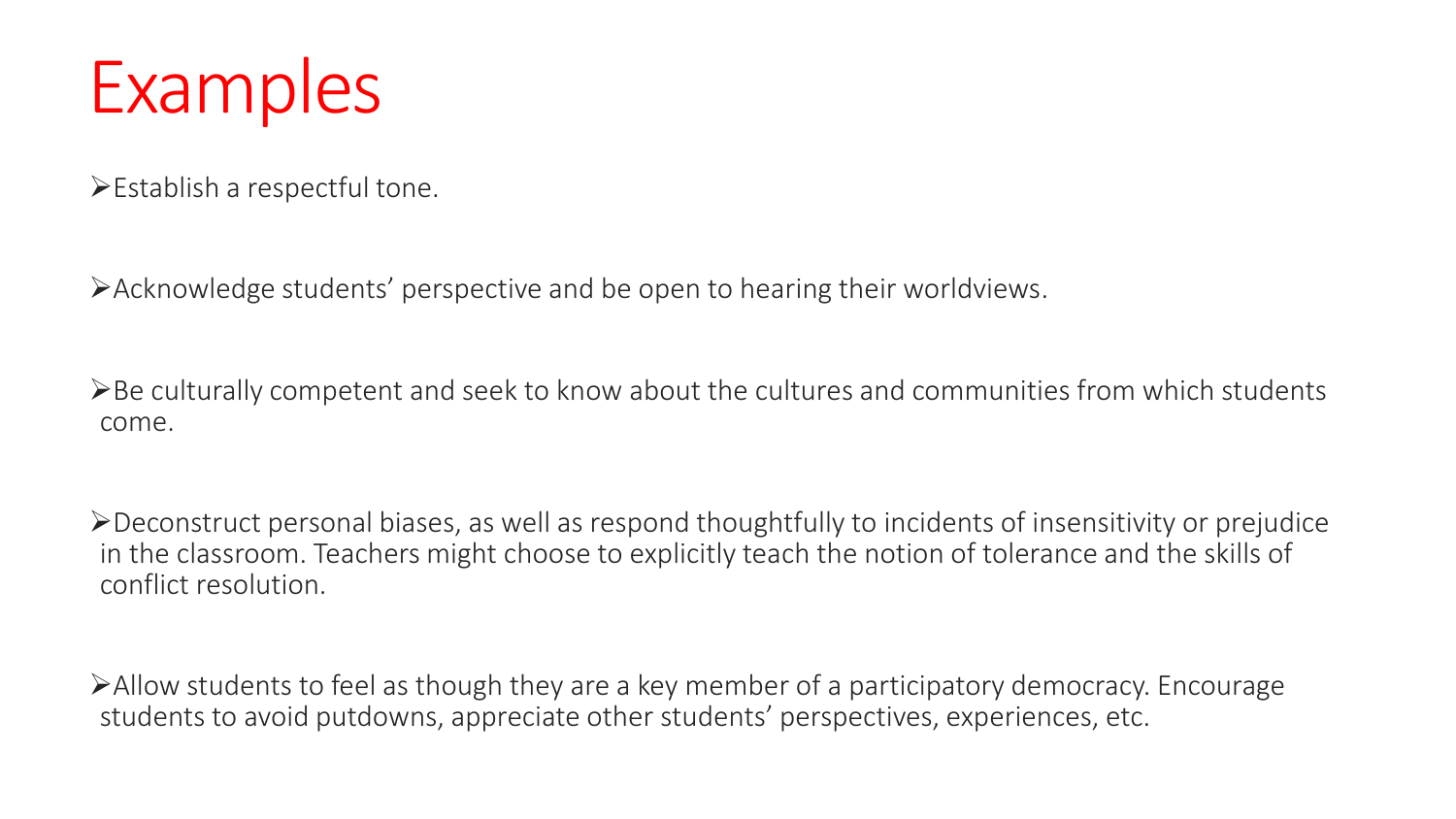## TKES Performance Standard 7: Positive Learning Environment - 7.7 & 7.8

7.7 Creates a warm, attractive, inviting, and supportive classroom environment.

7.8 Arranges the classroom materials and resources to facilitate group and individual activities.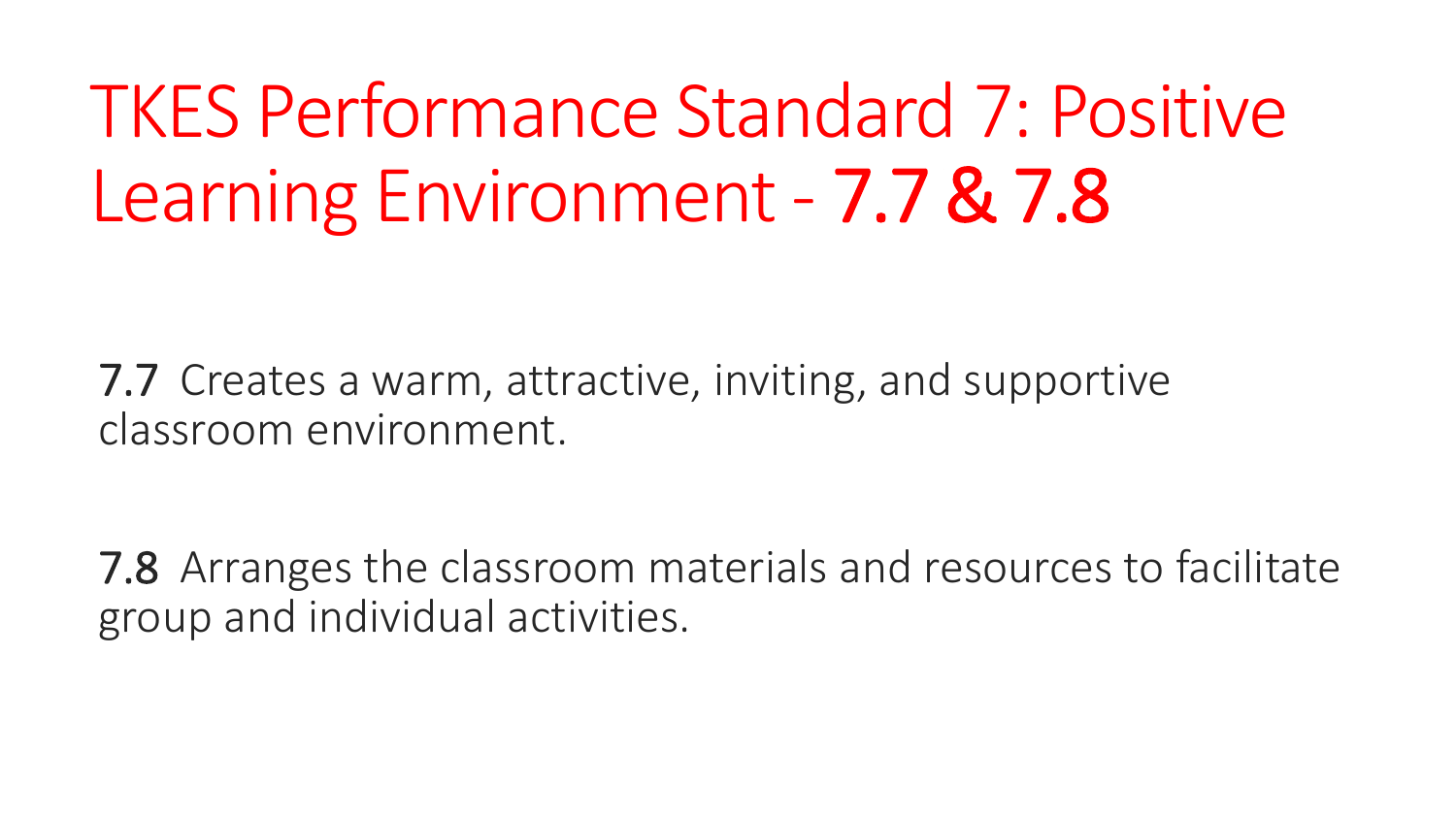### Examples

 $\triangleright$  Determine the materials you need for success in your classroom – communicate the needs to your department lead and administration.

Create bulletin boards and instructional visuals with purpose; for example, performance standards, essential questions, daily agenda, key terms, student work displays, bulletin boards as learning centers.

Make every effort to learn correct pronunciation of names the first week.

Note any medical information for individual students.

Arrange desks and instructional centers to foster positive teacher/student communications, provide students an easily accessible viewpoint of the instructional area, allow teacher and students to safely circulate the classroom, and further facilitate students during workshop collaboration.

 $\triangleright$  Maintain good 'housekeeping' – communicate the needs of your classroom with your custodial staff and encourage students to help maintain a clean and safe environment.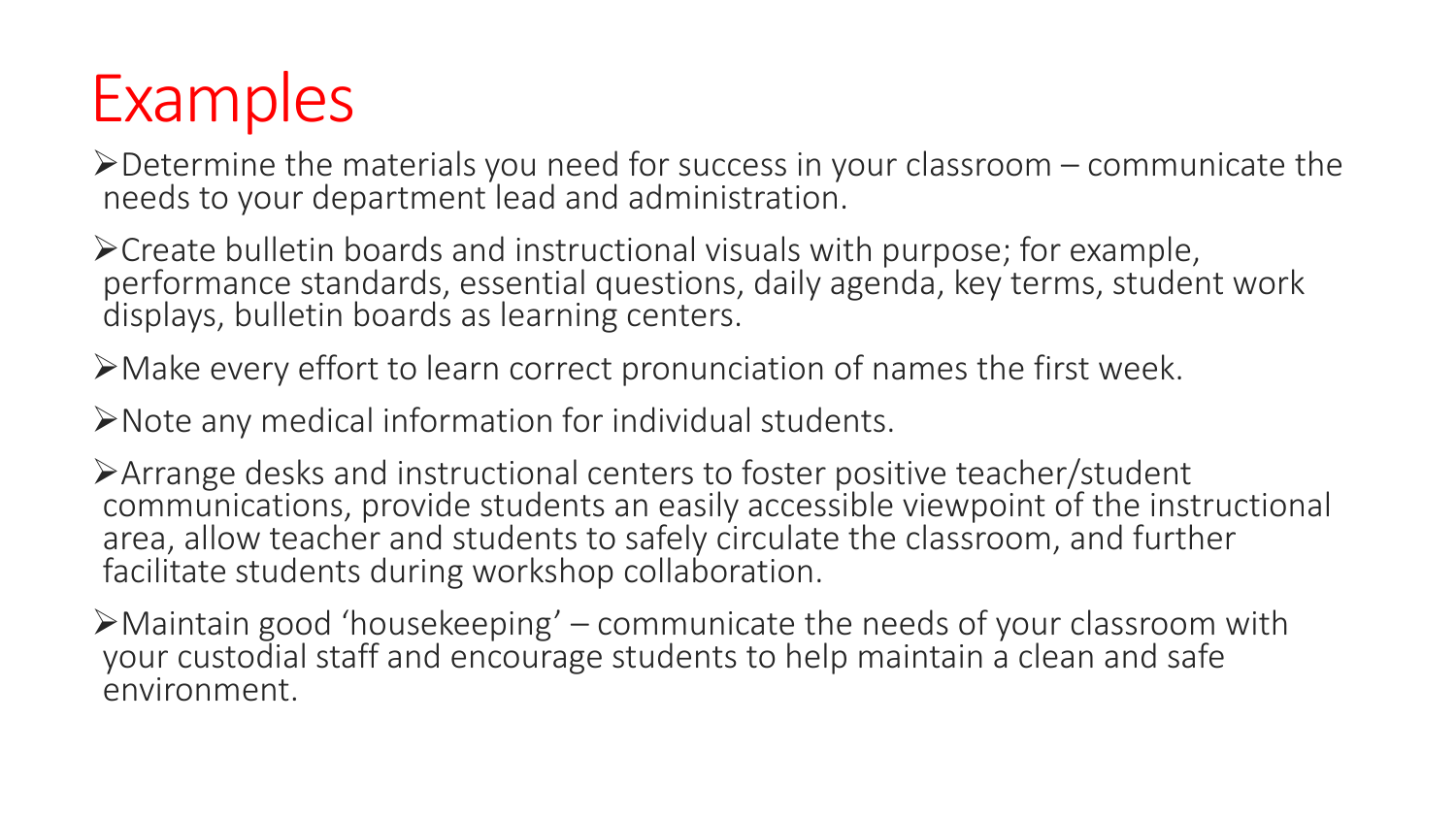#### Rebekah Bennetch

Lecturer of Professional Communication, Graham Centre

**University of Saskatchewan**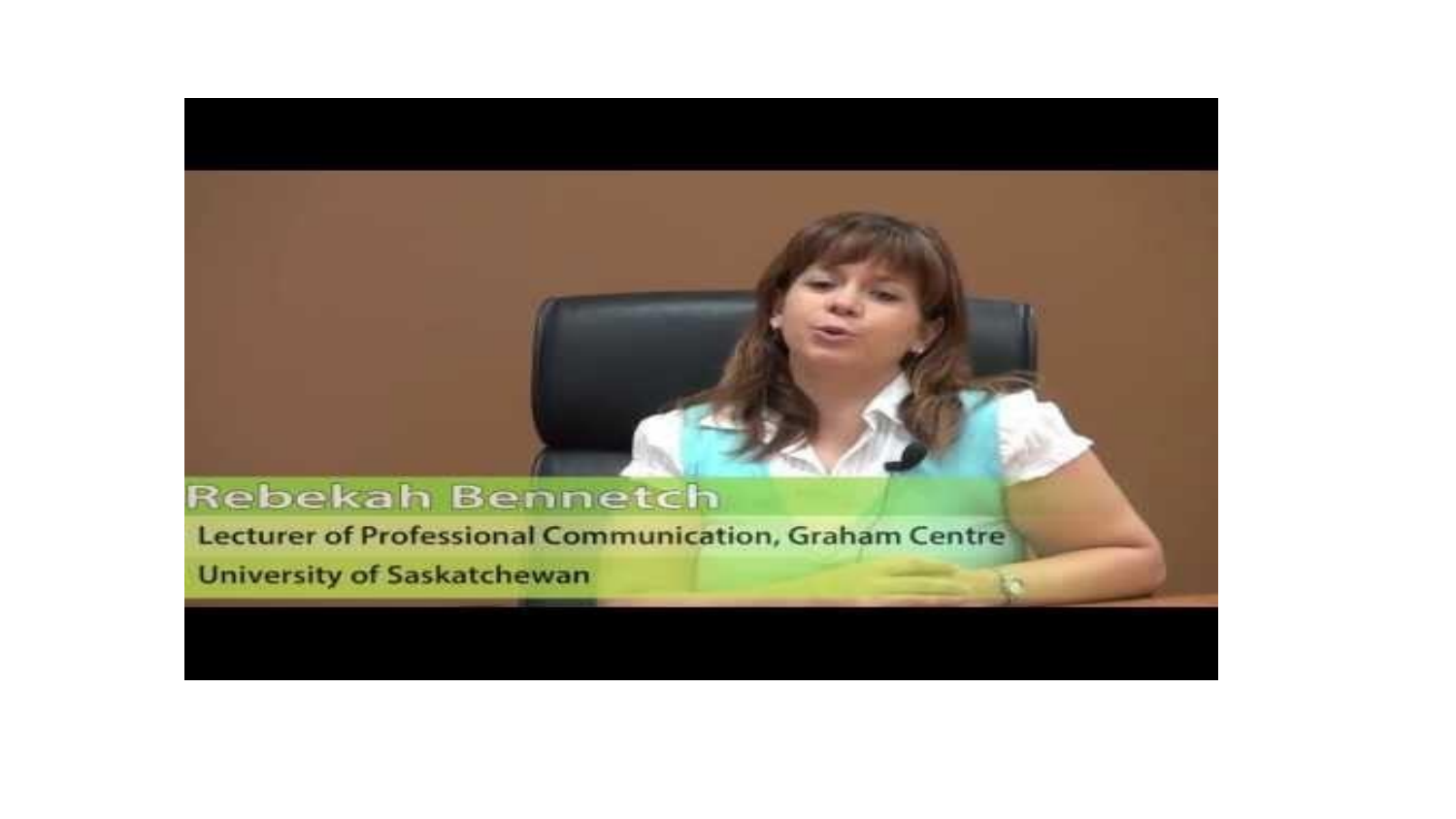## Workshop

#### Workshop 3-2-1: Developing a Positive Classroom Culture, Graphic Organizer - Time to Collaborate.

#### **Workshop 3-2-1: Developing a Positive Classroom Culture Graphic Organizer**

#### Performance Standard

Teacher Keys Effectiveness System, Performance Standard 7: Positive Learning Environment – Culture. The teacher provides a well-managed, safe, and orderly environment that is conducive to learning and encourages respect for all.

#### **Essential Question**

What strategies might an educator implement to develop a positive classroom culture?

3 Present Strategies – Recipe for Success: List and describe three strategies you implemented in the first weeks of this school year that have been successful thus far:

1.